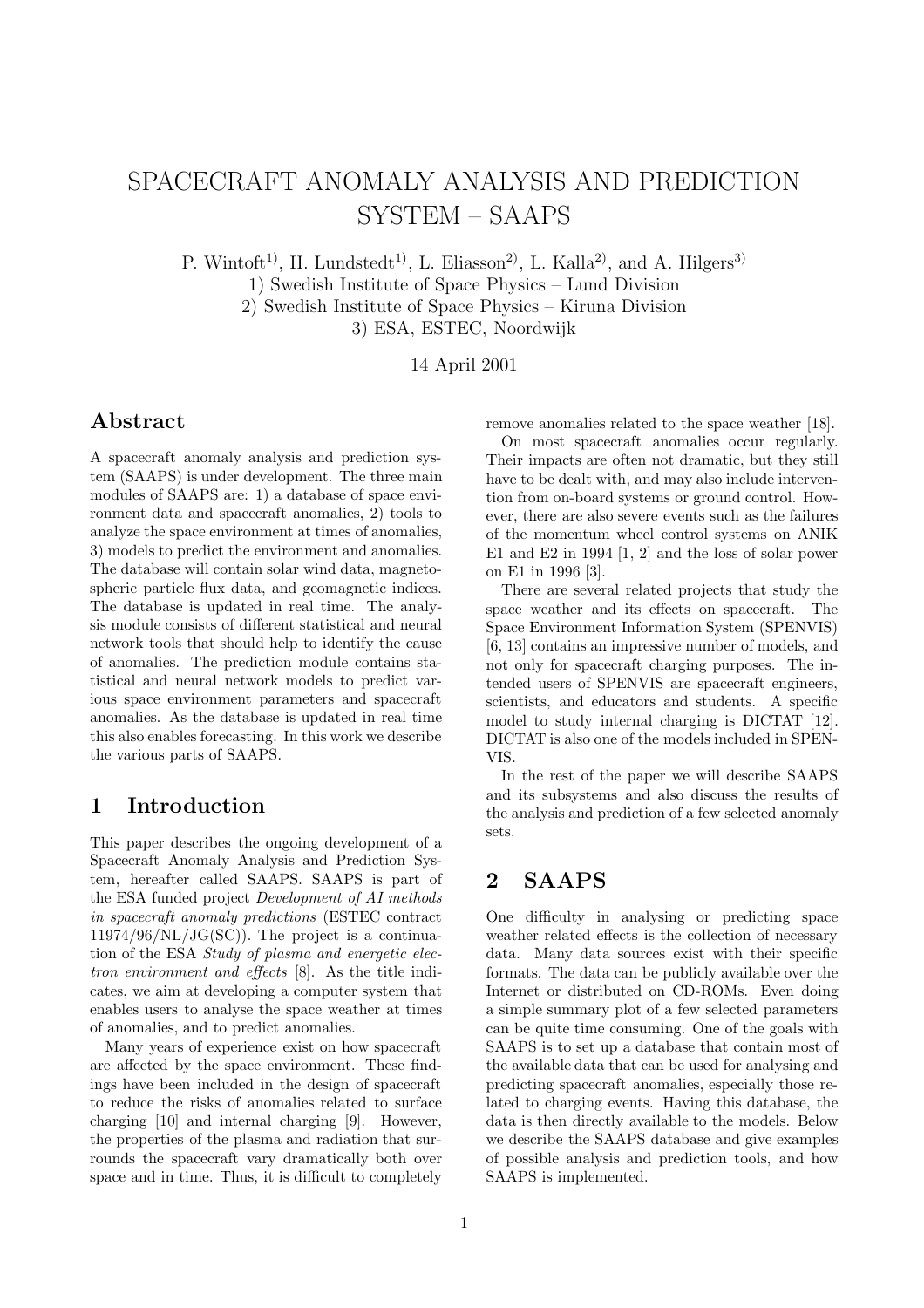## **2.1 Database**

The database consists of space environment data and spacecraft anomaly data. The space environment data are made up of solar wind plasma data, geostationary electron and proton flux data, and geomagnetic indices.

The data is retrieved from the database by specifying a parameter, e.g. ACE  $B_z$ , and the time period. This will result in what we define as a Time Series Object (TSO). The TSO contain the meta data, e.g. field names and units, together with the data. All the models and tools then operates on the TSOs.

The current status of the space environment data in the database is summarized below. Several items are updated in real time that enables nowcasting and forecasting.

#### **Solar data**

From the GOES-8 and -10 satellites the X-ray observations are included. The data has a time resolution of 5 minutes and the SAAPS database is updated every 10 minutes. The X-ray flux data are measured in two wavelength bands: 0.05-0.4 nm and 0.1-0.8 nm.

### **Solar wind data**

Both the ACE and OMNI solar wind data are included. The ACE data consist of particle density, velocity, and the three magnetic field components. The data has a time resolution of 1 minute and are downloaded in real time every 10 minutes. The data extends from March 2000 up to present. The OMNI data extends over the period January 1982 to December 1999 and consist of one hour resolution solar wind density, velocity, magnetic fields, and proton fluxes from  $> 1$  MeV to  $> 60$  MeV.

#### **Magnetospheric particle data**

GOES-8, -10, and LANL 1990-095 particle data are included. The GOES electron flux cover three energy levels: *>* 0*.*6 MeV, *>* 2 MeV, and *>* 4 MeV. The *>* 4 MeV range is mostly empty. The proton flux cover 6 energy levels: *>* 1 MeV, *>* 5 MeV, *>* 10 MeV, *>* 30 MeV, *>* 50 MeV, and *>* 100 MeV. The GOES data has a time resolution of 5 minutes and are updated every 10 minutes. Only the electron flux data for a few selected energy levels from the LANL satellite has been included in the SAAPS database. The data has also been averaged to 1 hour resolution. The selected energy levels are about: 20 eV, 100 eV, 1 keV, 10 keV, 100 keV, 1 MeV, and 10 MeV. The data extends over the period January 1996 to December 1998.

### **Magnetospheric indices**

The Kp, Dst, and AE indices are included. The Kp index is updated in real time with both the estimated Kp from SEC, and the nowcasted and forecasted Kp from Lund Space Weather Center. The Kp index extends back to 1970. The Dst index extends over the period 1957 to December 2000. Currently it is not updated in real time. The AE index extends over the period 1957 to 1988.

#### **Anomaly data**

The spacecraft anomaly data comes from several different spacecraft that are mainly in geostationary orbits. Due to confidentially issues only very limited information about the anomaly data set will be given here.

There is a total of about 10 000 anomalies in the data set. The data comes from several different satellites. The set extends from around 1970 up to present. There is usually a short description for each reported anomaly, describing either on what part of the satellite the anomaly took place or the probable physical cause of the anomaly. The physical causes can be single event upset (SEU) or electrostatic discharge (ESD), were ESD can be either due to surface charging or internal charging.

## **2.2 Analysis system**

The analysis system shall provide the user to do onthe-fly analysis of space weather data that are related to spacecraft anomalies. The interface is a web browser that supports Java Applets. In the following we will present some of the tools in the analysis system.

### **Plotting tool**

The plotting tool can be used to plot any space weather data that exist in the SAAPS database or from user submitted data. From the plot interface (Figure 1) the user can inspect the space weather data in the database, upload data for a specified time period, and to create a plot. When the Plot button is pushed the plot appears in a separate window (Figure 2). The plot can be further manipulated by changing the plot style, changing the axis scaling and limits. It is also possible to zoom into the plot so that details can be studied.

#### **Superposed epoch analysis**

In the above case the user explicitly specified a start and end data over which data should be plotted. Another approach for multiple event studies is to use superposed epoch analysis. The user now submits a list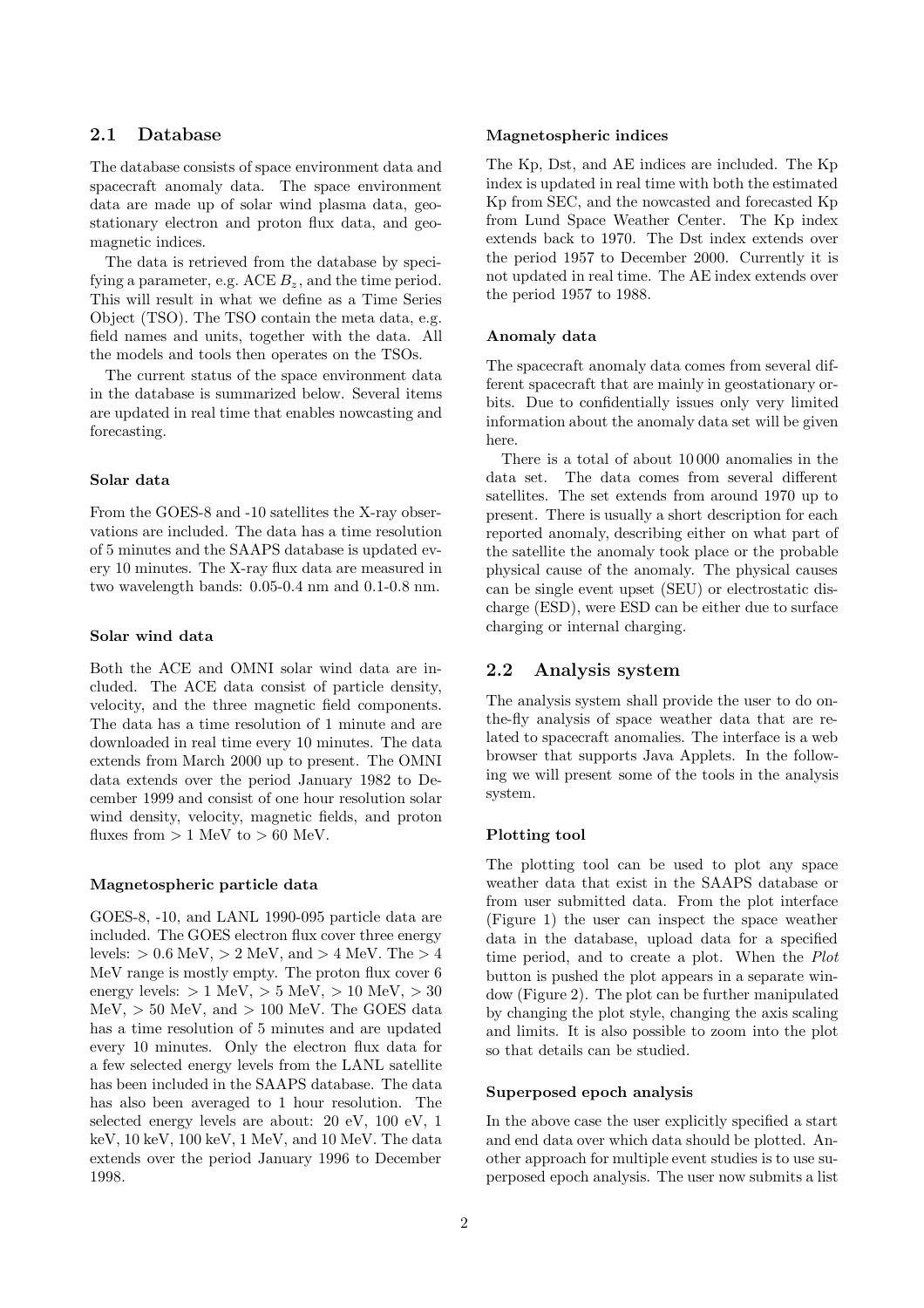

Figure 1: The interface to the plot tool. Here it is shown how the user has selected GOES-8 particle data for a period in April 2001 to create a plot with time on the x axis, and the  $> 0.6$  and  $> 2$  MeV electron flux on the y axis. Pushing the Get Data button uploads the data for the selected time period from the SAAPS server. The Plot button creates the plot in a separate window.



Figure 2: The resulting plot window from the selection shown in Figure 1. The labels to the right are created from the meta data in the time series object. Attached to the window (not shown here) are pulldown menus that can be used to select plot style, axes scaling, etc.

of events. For each event data is uploaded for a time period around the event and all the time segments of data are averaged. Figure 3 shows the interface to the superposed epoch analysis tool. The user enters a list of anomaly events, in this case four events in the beginning of 1996. The parameter to be studied is then selected, and in this example the GOES-8 *>* 2 MeV electron flux data has been selected. The event window then defines how far back and forward in time, centred on each event, data shall be uploaded (here, -3 days to 2 days). The superposed events can then be plotted as shown in Figure 4. The figure clearly shows the typical rise in energetic electron flux prior to anomalies related to internal charging. The  $\pm$  one standard deviation are also plotted. The result can also be compared to that obtained from a list of random events. In Figure 3 five random events have been selected automatically from the total time span of the four anomaly events. The resulting plot is shown in Figure 5. As espected, the figure shows the typical diurnal variation with no trends based on the random events. This also indicates that the increase in the electron flux in Figure 4 is significant.



Figure 3: The superposed epoch analysis interface. Description is given in the text.

#### **Linear correlation and mutual information**

Linear correlation and mutual information can also be calculated from the anomaly list and the SAAPS data. The linear correlation on a data set is a number between  $-1$  and  $+1$ , where  $-1$  means perfectly anticorrelated, +1 perfectly correlated, and 0 uncorrelated. However, linear correlation assumes a linear model. Mutual information is a number between 0 and 1,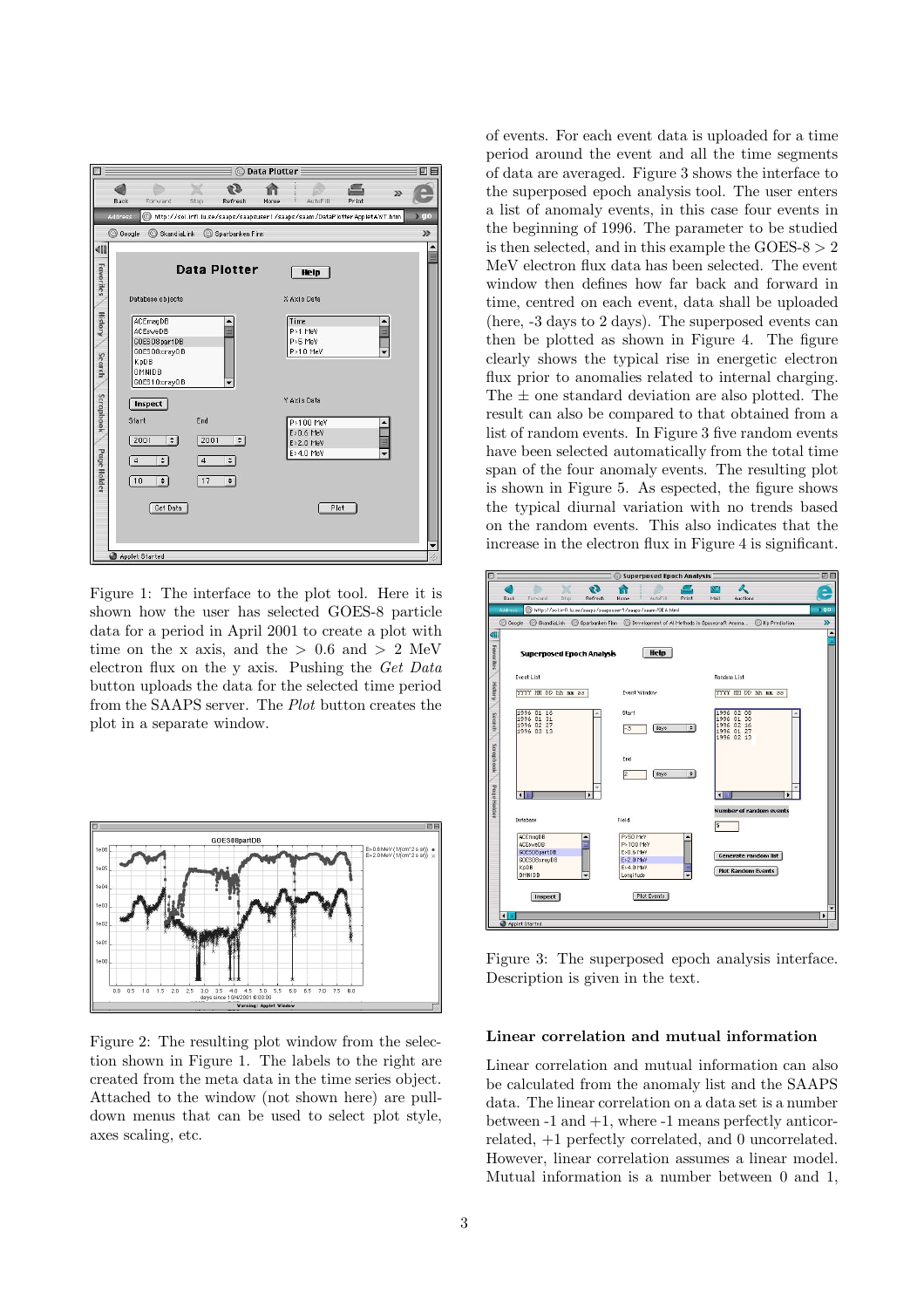

Figure 4: The average and the  $\pm$  one standard deviation of the GOES-8 *>* 2 MeV electron flux for the four anomaly events.



Figure 5: The average and the  $\pm$  one standard deviation of the GOES-8 *>* 2 MeV electron flux for the five random events.

where 0 means no correlation and 1 perfect correlation. The mutual information measure assumes nothing about the model, thus whether it is linear or non-linear. Thus, although two parameters can be weakly linearly correlated they might be strongly non-linearly correlated. Here we will use the mutual information to study the relationship between a daily geomagnetic storm index and daily anomaly data.

We use  $\sum Kp$  as it is available in real time, it covers many years, and there are no data gaps. It can be used to study ESDs related to internal charging due to its correlation with the energetic electron flux at geosynchronous orbit [7, 14, 18].

From the SAAPS anomaly database we select five sets, named S1 through S5. Each set contain both SEUs and ESDs, except set S5 that contain only SEUs. We define a "no anomaly" event as an event for which no anomalies occur during a UT day. A "anomaly" event is defined as an event for which one or more anomalies occur during a UT day.

The mutual information between the two random variables  $X$  and  $Y$  is defined as [15]

$$
I(X;Y) = \sum_{i=1}^{m} \sum_{j=1}^{n} p(x_i, y_j) \ln \frac{p(x_i, y_j)}{p(x_i)p(y_j)}.
$$
 (1)

Here  $p(x_i)$  is the probability that *X* has the value  $x_i$ , and  $p(y_i)$  is the probability that *Y* has the value  $y_j$ .  $p(x_i, y_j)$  is the joint probability. The use of ";" in Equation 1 means that *X* and *Y* are interchangeable, i.e.  $I(X;Y) \equiv I(Y;X)$ . The mutual information  $I(X; Y)$  is then normalized with the entropy of *Y* to get the relative mutual information

$$
I_r(X,Y) = \frac{I(X;Y)}{H(Y)},\tag{2}
$$

where the entropy  $H(Y)$  is defined as

$$
H(Y) = -\sum_{i} p(x_i) \ln p(x_i). \tag{3}
$$

The relative mutual information  $I_r(X, Y)$  has a value of between 0 and 1, where 0 means that the two variables are uncorrelated and 1 means that they are perfectly correlated. Using mutual information instead of linear correlation has the advantage that there is no assumption about a linear model.

We set X to the average of  $\sum K$  over d days  $\langle \sum Kp \rangle_d$ . *Y* is set to 0 if there are no anomalies during a day, and 1 if there are at least one anomaly during the day. We bin the  $X = \langle \sum Kp \rangle_d$  values into 8 bins and the *Y* values fall naturally into two bins. By letting *d* vary from one day to ten days we calculate *I*. The result is shown in Figure 6. We see that the different anomaly sets show different behaviour on  $\langle \sum Kp \rangle_d$ . The S5 anomaly set shows no (linear or non-linear) correlation to  $\langle \sum Kp \rangle_d$ . The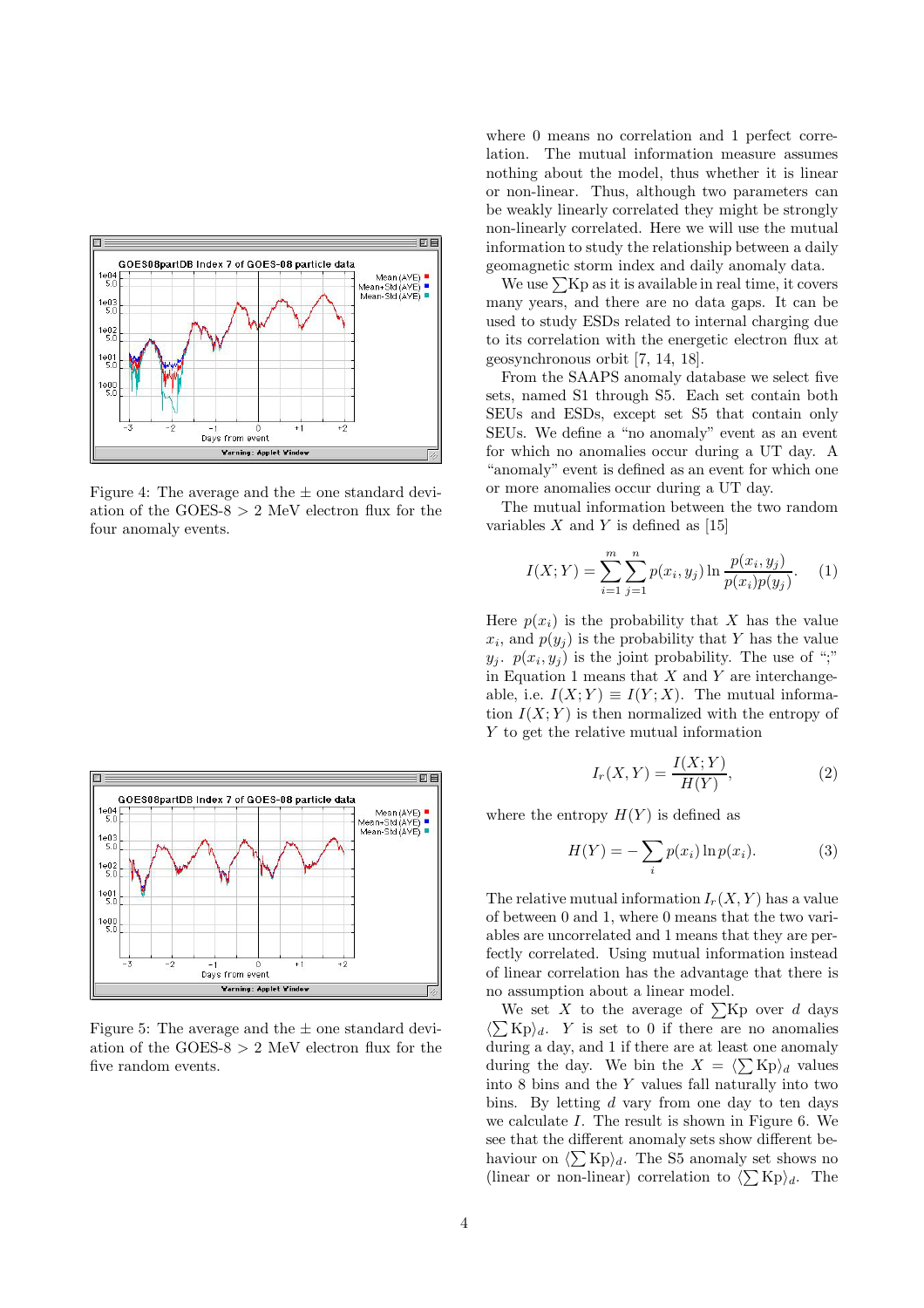other anomaly sets show some relation to  $\langle \sum Kp \rangle_d$ but with the strongest correlation for different time lag *d*.



Figure 6: The relative mutual information  $I(X;Y)/H(Y)$  for the five different anomaly sets as a function of *d*. The anomaly sets contain all the anomaly data.

Next we remove all data that are not classified as electrostatic discharges (ESD) and calculate the mutual information again. The S5 anomaly data are completely removed as it consist only of single event upsets (SEU). This is the reason why the mutual information in Figure 6 was close to zero. The calculations for the ESD data are shown in Figure 7. The correlations are generally stronger, but there is still a large discrepancy on the variation on *d*, that will be addressed in the Discussion section.



Figure 7: The relative mutual information  $I(X; Y)/H(Y)$  for the five different anomaly sets as a function of *d*. The anomaly sets contain only ESD data.

#### **Other tools**

If local time information is available in the anomaly data (geostationary satellites) then a histogram tool can be used to analyse the local time distribution of the events.

The prediction system, that will be described in the next section, can be accessed by the analysis system. This enables the user to submit a list of events that then can be matched against several different prediction models. Each model has the capability of predicting a certain type of anomaly. The tool suggests the model that best matches the anomaly data. Two things can come out from this analysis. Firstly, the user submitted anomalies can be compared to known anomalies described by the models. Secondly, the user will have access to a forecasting model that predicts anomalies that are similar to the submitted anomalies.

### **2.3 Prediction system**

Based on the space environment data several different models are developed to predict the anomaly data. Both statistical methods and neural network algorithms are used.

Spacecraft operators generally avoid sending commands during times of high anomaly rates [3]. Having a model that can forecast or nowcast times of increased risk of anomalies enables the operators to act at an earlier stage.

### **Threshold model**

It has been shown that the daily, or two day, fluence of energetic electrons are related to internal charging anomalies [18]. By taking the daily GOES-8 *>* 2 MeV electron fluence threshold levels can be assigned that indicates increased risk of internal charging. Figure 8 shows this model implemented in SAAPS. The levels defined [Wrenn, Private comm.] indicates low risk (green), medium risk (yellow), or high risk (red). The figure shows the situation over eight days in April 2001.

#### Anomaly prediction model based on  $\sum Kp$

Based on the results from the previous section we develop a model for the prediction of S1 anomalies using  $\Sigma$ Kp as input. As the S1 anomalies are strongest related to the current  $\sum K_p$  the best result will be achieved for a nowcasting model. It is also probable that the anomaly not only depends on the current  $\sum Kp$  but also on the history of  $\sum Kp$ . However, we do not know how far back in time we need to go. We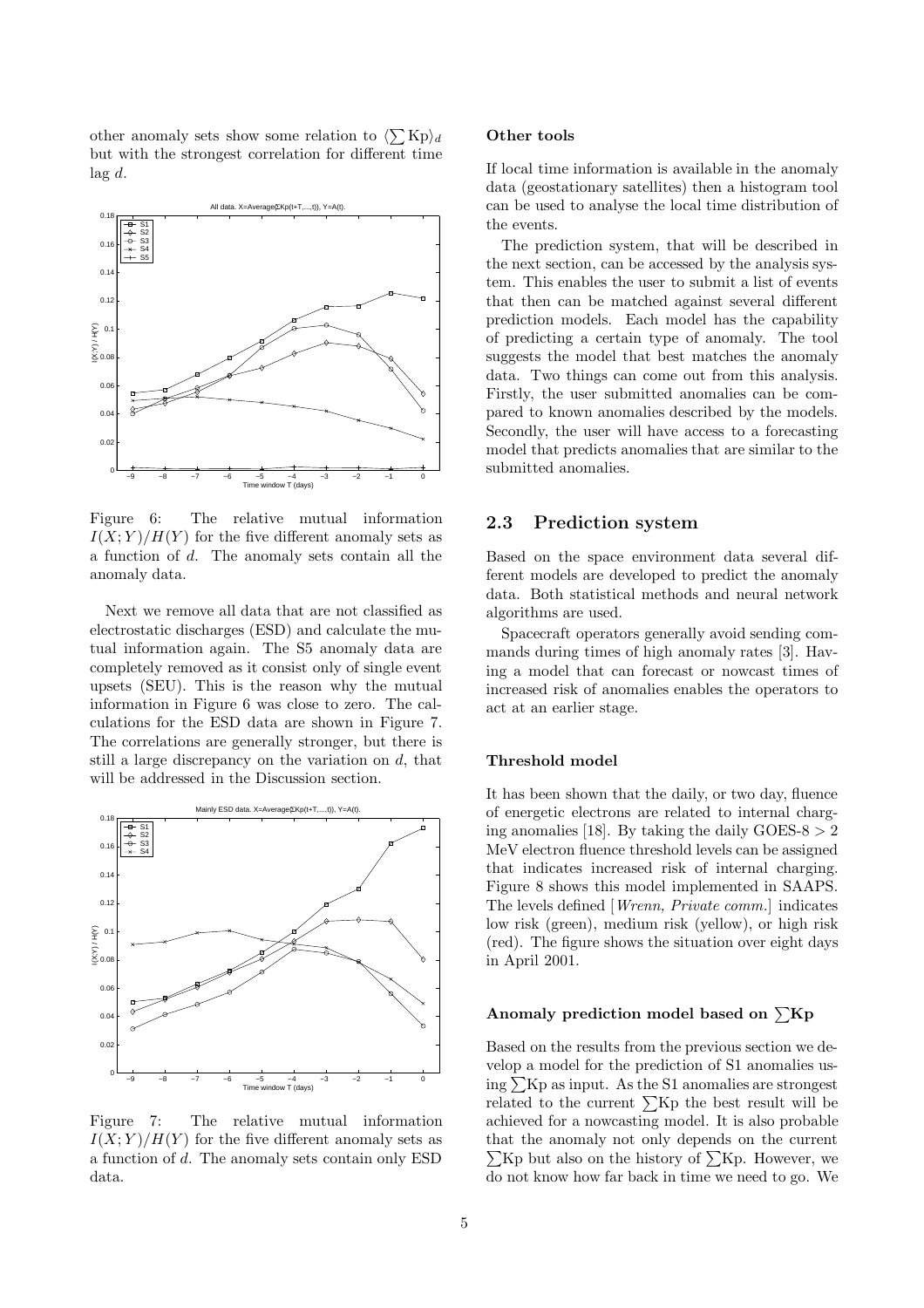

Figure 8: The plot shows the daily fluence levels of the GOES- $8 > 2$  MeV electrons for April 10–17, 2001. The threshold levels are set at  $510^7$  and  $510^8$  $\text{cm}^{-2} \text{ sr}^{-1}$  for the yellow and red levels, respectively. In this figure green is represented with dark grey, yellow with light grey, and red with black. The fluence is at "yellow" levels around 11 April and from the evening of 14 April and onwards.

let the input to the model be the vector

$$
\mathbf{x} = \begin{bmatrix} x_1 \\ \vdots \\ x_{m-1} \\ x_m \end{bmatrix} = \begin{bmatrix} \sum Kp(d-D) \\ \vdots \\ \sum Kp(d-1) \\ \sum Kp(d) \end{bmatrix}, \quad (4)
$$

where *D* is varied from 0 to 9 days. The inputs are normalized so that they fall in the range  $[-0.8, +0.8]$ . The output is whether there is an anomaly or not during the day

$$
y(d) = \begin{cases} -0.8 & 0 \text{ anomalies during day } d \\ +0.8 > 1 \text{ anomalies during day } d \end{cases}
$$
\n
$$
(5)
$$

The model is a feed-forward neural network with one hidden layer [15]. The equation for the model is

$$
z = \tanh\left(\sum_{j=1}^{n} w_j \tanh\left(\sum_{i=1}^{m} v_j x_i + a_j\right) + b\right), \tag{6}
$$

where  $v_{ji}$ ,  $a_j$ ,  $w_j$ , and *b* are the weights (free parameters) of the neural network. The weights are found using a training algorithm in which an input **x** is presented and the output *z* is calculated. The difference between the calculated output and the observed output *y* is used to update the weights so that the difference becomes smaller. This is repeated a large number of times for all the data in the training set. The training is stopped when a minimum in the RMS error is reached calculated on an independent data set called the validation set. The procedure is repeated by varying the number of hidden neurons (*n*) and the number of inputs  $(m = D + 1)$ . The network with the lowest validation error have  $D = 7$  days (eight inputs) and  $n = 3$  hidden neurons. However, the performance of the model is not very sensitive on the time delay *D*, the variation in RMS errors are larger for different initial weights. But we still choose the optimal network to be the network that has the minimum validation RMS error.

We may now compute the overall probabilities that the model make correct predictions based on the training, validation, and test sets. It turns out that the performance of the model is quite similar for the three sets, and we can therefore compute the probabilities for the set containing all three sets. The result is summarized in Table 1. From the table, we see that both the probability that a predicted event is actually observed  $(P(t|y))$ , and that an observed event is correctly predicted $(P(y|t))$ , are slightly higher than 70% .

Table 1: The conditional probabilities  $P(t|y)$  for the nowcast network computed on the data set containing the training set, validation set, and test set. The observed output is *t* and the predicted output is *y*. The anomalies are class *A* and the no anomalies class

| В. |                                                                                                                    |  |
|----|--------------------------------------------------------------------------------------------------------------------|--|
|    |                                                                                                                    |  |
|    |                                                                                                                    |  |
|    | $\begin{array}{ c c } \hline P(t=B y=B) & 0.728 \\ P(t=A y=A) & 0.714 \\ P(y=B t=B) & 0.706 \\ \hline \end{array}$ |  |
|    | $P(y = A t = A)$ 0.736                                                                                             |  |

One might expect that the overall probability of 70% contain events that have no clear relation to  $\Sigma$ Kp and events that are well correlated to  $\Sigma$ Kp. We can then ask the question: Is there a way of estimating the correctness of a prediction from the model? To investigate this we see that the model output from Equation 6 is a number between  $-1$  to  $+1$ , as the tanh function limits the output. In the ideal case the model will produce -0.8 for a "no anomaly" event and +0.8 for an "anomaly" event. But in practice the output will thus take on any value between -1 and  $+1$ , and when the output is close to 0 it is probable that the prediction is poor. We can examine if this is really the case by calculating the probabilities as a function of model output. The result is shown in Figure 9. The absolute value of the predicted output have been binned into the five bins with limits 0*,* 0*.*125*,* 0*.*25*,* 0*.*375*,* 0*.*5*,* ∞ and the probabilities have been calculated in each bin. It is clear from the figure that model outputs with values close to 0 give predictions with probabilities around 50% , i.e. close to guessing. The probabilities then increases monoton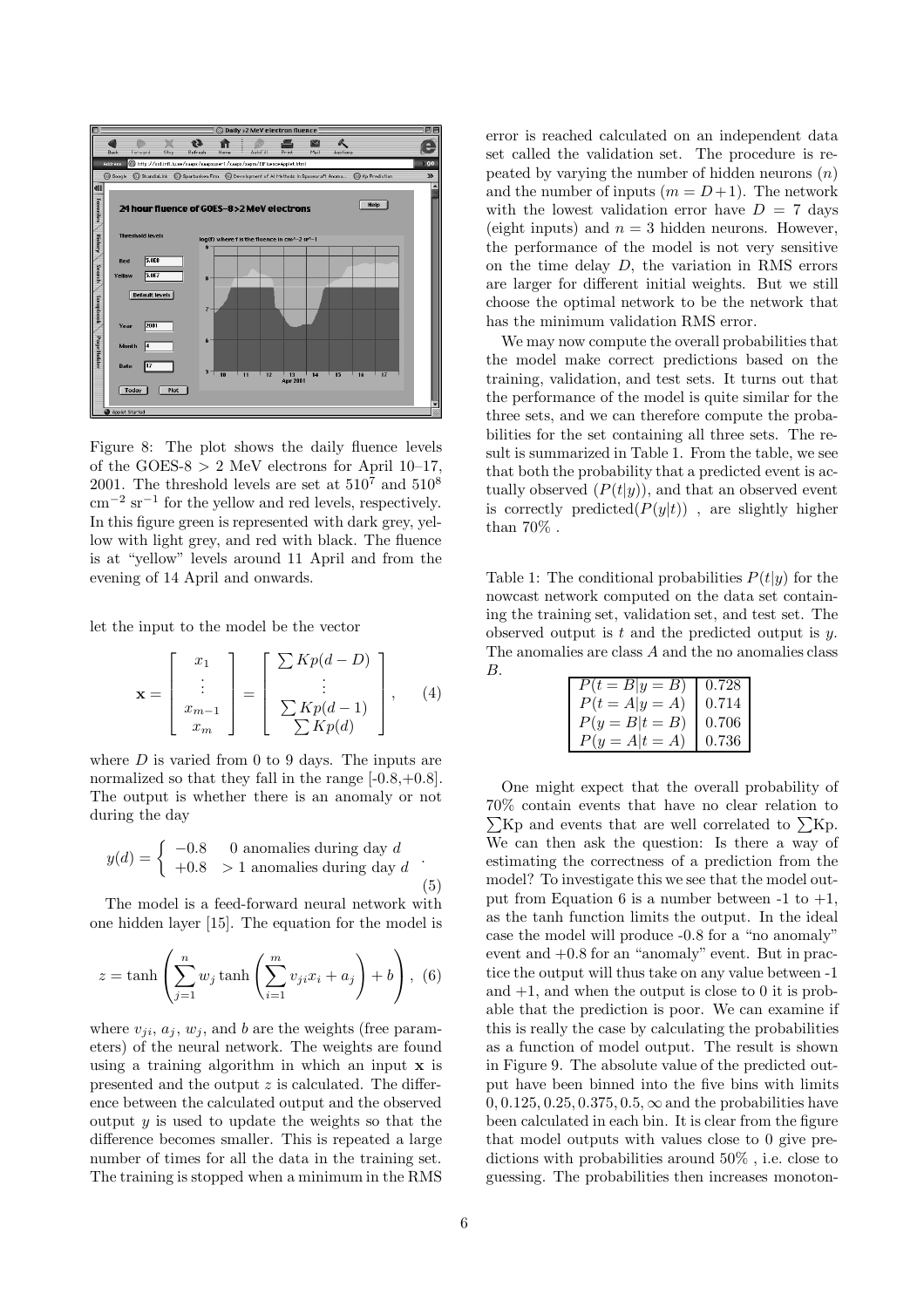ically for model outputs of increasing absolute values. When the output is below  $-0.5$  or above  $+0.5$ the probability that the prediction is correct is 85% or higher.



Figure 9: The conditional probabilities calculated in five bins. Each bin contain data with model absolute output values  $(|y|)$  in the range indicated by the vertical dotted lines. The dashed curve shows the fraction of examples in each bin  $(p(|y|))$ .

### **2.4 Implementation**

At the start of the project it was decided that the tools should be available over the Internet using a web browser. There are many ways to achieve this but we decided to use Java [5] as it means that we only need to use one programming language. However, there are several other advantages of using Java as it is a modern object oriented language. Java is made up of several different packages. One package contain Applets. An Applet is a program that can be executed from within a web browser such as Netscape or Microsoft Internet Explorer. Another package contain Remote Method Invocation (RMI) that enables the Applet in the web browser to start programs on the web server from which the Applet was loaded. A typical tool in SAAPS contain a user interface from which models, data, time intervals, etc., can be selected. The user interface is an Applet. When the user pushes a button that e.g. will fetch data from the SAAPS server this is accomplished with RMI.

Java is platform independent. This means that when the program is compiled it can run on any machine without recompiling the code. However, to run any Java programs a Java Virtual Machine (JVM) must be installed. The JVM acts as a translating layer between the compiled Java code and the computers operating system.

# **3 Discussion and conclusions**

It was seen from Figure 7 that the time dependency on  $\Sigma$ Kp for the four anomaly sets were different. All the anomalies were classed as ESDs. However, from other studies it has been shown that the S1 set are ESDs due to surface charging, and the sets S2 and S3 are internal charging. The S4 set contain a mixture of ESD anomalies. The time dependency on  $\sum$ Kp can thus be used for an analysis tool to suggest whether the likely causes for a new anomaly set are surface charging or internal charging. Note also that the time resolution of the anomalies are one day, thus no positional information is needed for the satellite as long as it is geostationary.

The prediction model for the S1 set is thus a model for surface charging anomalies. Other models will be developed for the prediction of other anomaly sets, and thus for both surface and internal charging anomalies. The prediction models can be combined with analysis tools to find the probable cause of a user provided anomaly or set of anomalies.

The prediction models for spacecraft anomalies will in the future be further developed to include other spacecraft anomaly lists. It will also be studied whether models can be developed to predict the anomalies with a better time resolution than one day. E.g., anomalies related to internal charging on geosynchronous satellites are caused by MeV electrons [19], and the MeV electron flux could be used as input to a model. To push the prediction horizon further solar wind data monitored at L1 can also be used as input. It has already been demonstrated that the geosynchronous MeV electron flux can be predicted from solar wind data [17].

The approach of SAAPS to try to collect data into one database is somewhat old fashioned. If instead all the different institutes and organizations defined a common interface over which the data could be accessed much more time could be spent on using and analysing the data. Scientists could then develop tools that collects data from many different places around the world without having to go through the process of translating between different formats. Different techniques exist that can solve this, and where Java is very well suited. The DataGrid project [4] is an EU funded initiative to develop the technology for distributed databases and programming. It will be very interesting to see if that project can be used for the space weather applications.

# **Acknowledgements**

The following organizations and individuals are highly acknowledged for providing data: SEC, NOAA, ESTEC, Terry Onsager (SEC), and Geoff